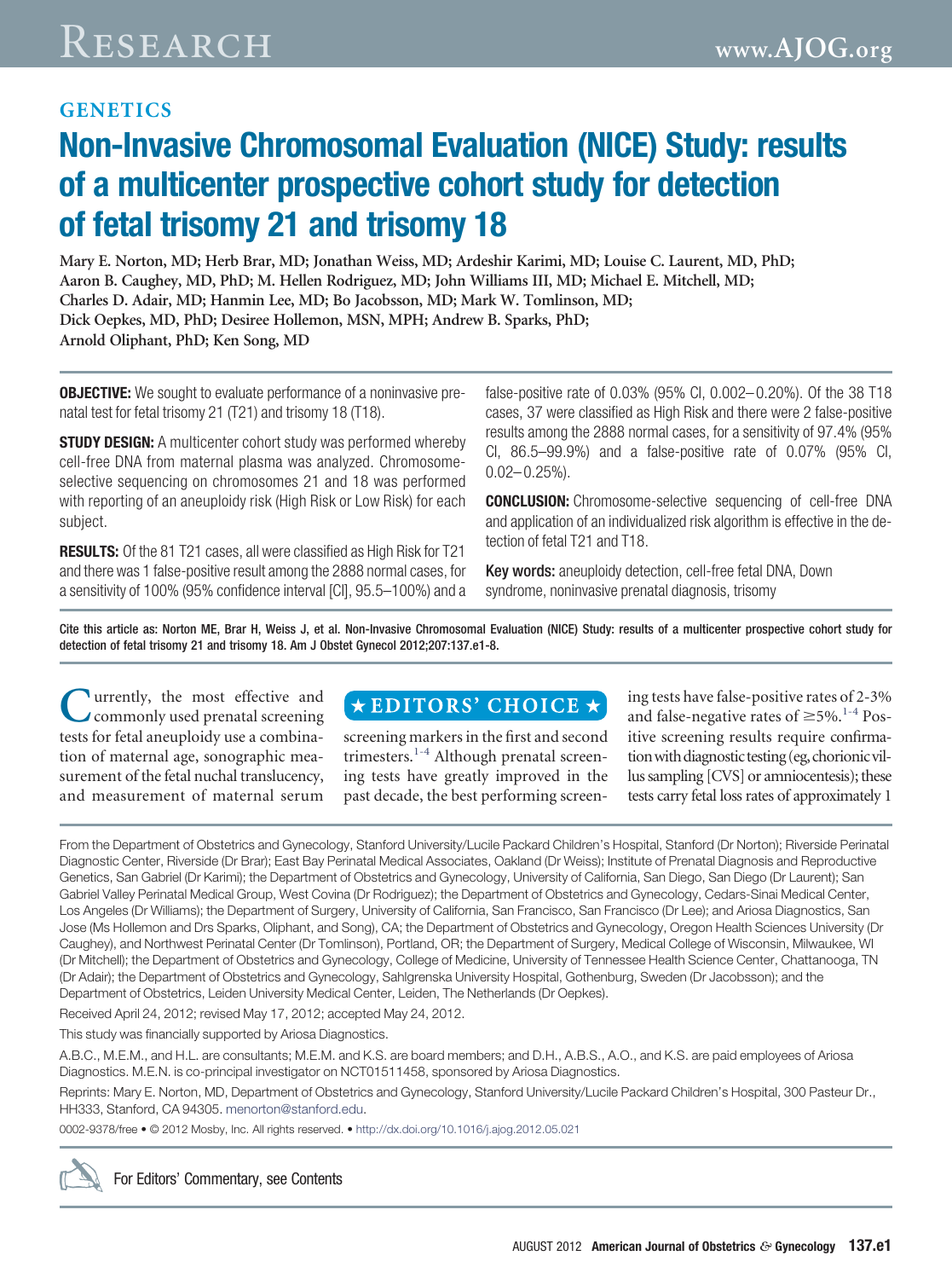in 300 procedures.<sup>5,6</sup> Current screening paradigms are not uniform, with multiple algorithms available for use at various stages of pregnancy, and therefore can be confusing to incorporate into clinical practice.<sup>7</sup>

The presence of fetal and maternal cellfree DNA (cfDNA) circulating in maternal plasma is now widely appreciated, and several groups have demonstrated fetal trisomy 21 (T21) detection using massively parallel DNA shotgun sequencing (MPSS) in case-control studies.<sup>8-12</sup> This technique sequences cfDNA fragments to determine their specific chromosomal origin; a slightly higher than expected percentage of chromosome 21 fragments indicates that the fetus has a third chromosome 21.<sup>8,9</sup> In addition to detecting T21, several studies have reported on the use of MPSS in assaying trisomy 18  $(T18)$  and trisomy 13  $(T13)$ .<sup>11-14</sup>

Despite these promising results, MPSS randomly analyzes DNA from the entire genome, resulting in higher cost and complexity than is practical for widespread clinical adoption. Recent studies have reported on an alternative assay, Digital ANalysis of Selected Regions (DANSR), that selectively evaluates specific genomic fragments from cfDNA, providing more efficient use of sequencing and potentially reduced costs when compared to MPSS.<sup>15-17</sup> This process of chromosome-selective sequencing has been extended to enable simultaneous determination of the fraction of fetal cfDNA in the maternal plasma as well as the chromosome proportion by assaying polymorphic and nonpolymorphic loci.<sup>16</sup> When combined with a novel analysis algorithm, the Fetal-fraction Optimized Risk of Trisomy Evaluation (FORTE), this information can provide an individualized assessment of trisomy risk.<sup>16</sup> In a recently published blinded independent study, the use of DANSR and FORTE was found to separate all cases of T21 and 98% of cases of T18 from euploid pregnancies in 400 singleton pregnancies at 11-13 weeks' gestation[.17](#page-7-7)

This report describes the results of a multicenter study designed to evaluate the performance of this noninvasive prenatal assay and algorithm in a large cohort of women prior to invasive prenatal diagnostic testing.

#### **MATERIALS AND METHODS Study population**

This was a prospective, cohort study comprising pregnant women aged  $\geq 18$ years, at gestational age  $\geq$  10 weeks, with a singleton pregnancy, who were planning to undergo invasive prenatal diagnosis for any indication. Subjects who were pregnant with  $>1$  fetus, or who themselves had a known aneuploidy, had active malignancy or a history of metastatic cancer, or had already undergone CVS or amniocentesis during the current pregnancy were excluded.

Subjects were prospectively enrolled after providing informed consent at selected prenatal care centers in the United States, The Netherlands, and Sweden. Institutional review board approval was obtained at all participating centers.

#### **Sample collection and preparation**

Approximately 20 mL of blood was collected from each subject prior to any invasive procedure into a Cell-free BCT tube (Streck, Omaha, NE). Samples were sent directly to the laboratory without processing and needed to be received within 7 days of collection with no temperature excursions indicating freezing. Plasma was isolated from blood via a double centrifugation protocol. cfDNA was isolated from plasma using the Dynabeads Viral NA DNA purification kit (Dynal, Grand Island, NY) protocol, with minor modifications, and each sample was arrayed into individual wells of a 96-well microtiter plate.

#### **Test methods**

Each subject's cfDNA sample was isolated and quantified using the DANSR assay, which has been described previ-ously.<sup>[15](#page-7-5)</sup> Briefly, this method uses ligation of locus-specific oligonucleotides to produce a sequencing template only from selected genomic loci, thus reducing the amount of DNA sequencing needed. The FORTE algorithm, also previously described in detail,<sup>16</sup> was used to estimate the risk of aneuploidy for chromosomes 21 and 18 in each sample. The FORTE risk score is determined by calculating the odds ratio for trisomy based on chromosome 21 and 18 cfDNA counts, and fraction of fetal cfDNA in the sample,

then applying this as a likelihood ratio to the a priori trisomy risk based on the maternal age and gestational age.<sup>16</sup> A predefined cutoff value of 1 in 100 (1%) was designated as the threshold for classifying a sample as High Risk vs Low Risk. The cutoff value was determined based on previous analyses that demonstrated an optimal separation between trisomy and euploid samples. Samples that did not generate a result were classified as low (<4%) fraction of fetal cfDNA, inability to measure fraction of fetal cfDNA, unusually high variation in cfDNA counts, and failed sequencing.

The laboratory personnel who performed the analyses were blinded to the clinical information associated with each sample. Finalized results were transferred to an independent data management center (Advance Research Associates, Mountain View, CA) for merging of assay and clinical data, and unblinding.

#### **Data analysis**

Sample size was calculated based on obtaining sufficient cases of T21 to achieve lower bound 95% confidence intervals (CI) for sensitivity and specificity that were comparable or superior to current prenatal screening tests. The target performance for the DANSR and FORTE method was anticipated to be  $\geq$ 98% for both sensitivity and specificity based on previous data.<sup>15-17</sup> Using this estimate, at least 60 cases of T21 would be required to provide a lower 95% CI of 90% for sensitivity. Assuming a T21 prevalence of 1 in 50 in the study cohort, based on a typical population of women undergoing invasive prenatal diagnosis, at least 3000 eligible subjects would be required. Categorical variables were summarized by the number and percentage of subjects in each category. Continuous variables were summarized as total number, mean, SD, minimum, median, and maximum values. We used  $\chi^2$  tests with Bonferroni correction when comparing categorical variables and proportions. Linear regression models were used to test the correlation between continuous variables (eg, percent fetal and gestational age) with the null hypothesis that the slope between 2 continuous variables is 0. Multivariate lo-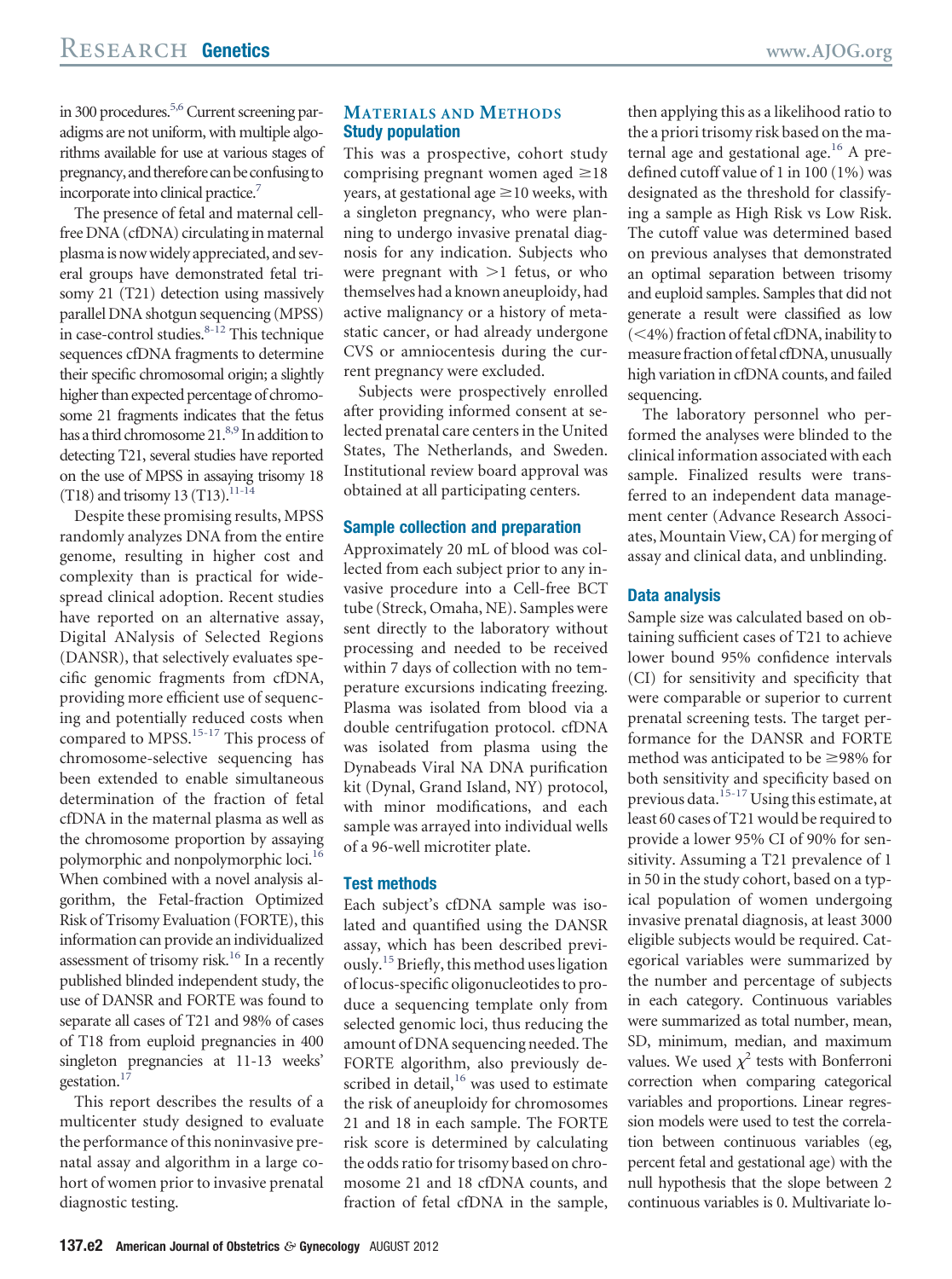#### <span id="page-2-0"></span>**FIGURE 1 Flow diagram of subjects**



Flow diagram of subjects. Eligible subjects for analysis were classified into trisomy 21, trisomy 18, normal, and other based on invasive testing results. For purpose of this analysis, "normal" includes common chromosomal variants and balanced Robertsonian translocations. *DANSR,* Digital ANalysis of Selected Regions; *FORTE,* Fetal-fraction Optimized Risk of Trisomy Evaluation; *I/E,* inclusion/exclusion.

*Norton. Noninvasive chromosomal evaluation for fetal trisomy 21 and 18 detection. Am J Obstet Gynecol 2012.*

gistic regression was used when the response variable was categorical. Standard analysis of variance models were used when the response variable was continuous and the explanatory variableswere discrete. The 95% CI for sensitivity and specificity were computed using the method of Wilson.<sup>18</sup>

Analysis of samples using DANSR and FORTE included all evaluable subjects who had undergone invasive testing with fetal genotype analysis by karyotype, fluorescent in situ hybridization, or quantitative fluorescent polymerase chain reaction.

Prior to study unblinding, chromosomal abnormalities were categorized as T21, T18, T13, sex chromosome aneuploidy, triploidy, balanced translocation, unbalanced translocation, duplication, deletion, extra structurally abnormal chromosome, confined placental mosaic, mosaic (likely true), mosaic (likely artifact), and other. T21 cases resulting from unbalanced Robertsonian translocations were classified as "T21" and those with mosaicism for T21 or T18 were classified as "other." Subjects with commonly identified chromosomal rearrangements predicted to have a normal outcome, such as inversions of chromosomes 1, 9, or 16, in addition to those with balanced Robertsonian translocations (inherited and de novo) were considered normal for the purpose of this analysis. Categorization was performed by a clinical geneticist (M.E.N.) based on review of each clinical karyotype report for all abnormal results.

For efficacy analysis, results from the DANSR assay and FORTE algorithm were compared against the reference standards of clinically adjudicated invasive testing results. Results from the DANSR assay and FORTE algorithm were provided as a trisomy risk score,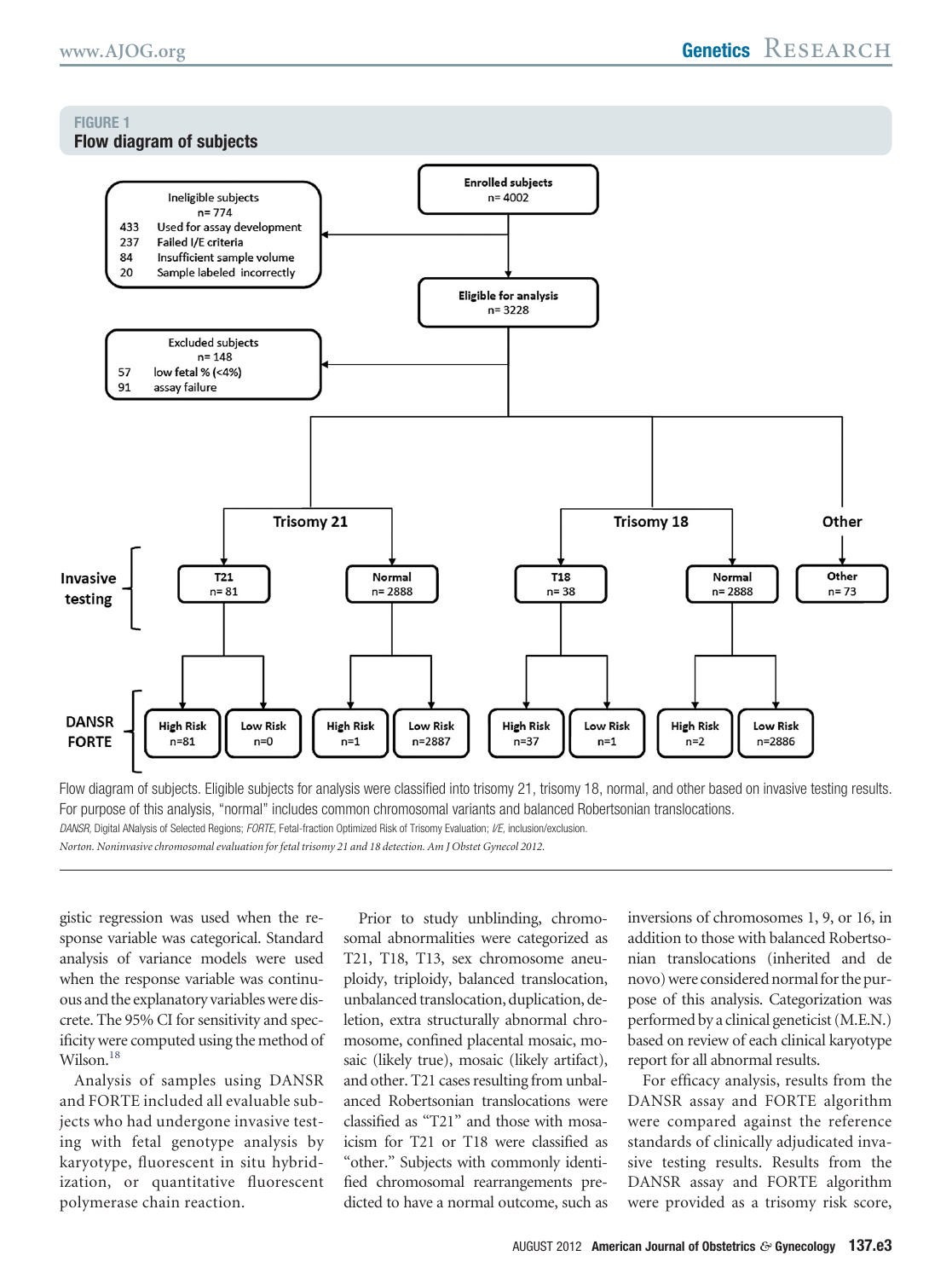**Demographic and baseline characteristics of subjects evaluated**

| <b>Demographic</b>                            | Normal <sup>a</sup> (n = 3021) Trisomy 21 (n = 84) |                                                                           | Trisomy 18 (n = 42)                                                                                     | Other ( $n = 81$ )                                    | Total ( $n = 3228$ )     |
|-----------------------------------------------|----------------------------------------------------|---------------------------------------------------------------------------|---------------------------------------------------------------------------------------------------------|-------------------------------------------------------|--------------------------|
| Maternal age, y, mean $\pm$ SD (range)        |                                                    | $34.3 \pm 6.3$ (18-50) $35.4 \pm 7.3$ (18-47)                             | $34.5 \pm 6.1$ (22-45)                                                                                  | $32.0 \pm 6.9^{\circ}$ (18-44)                        | $34.3 \pm 6.4$ (18-50)   |
| Gestational age, wk, mean $\pm$ SD<br>(range) |                                                    |                                                                           | $17 \pm 4.1$ (10–38.7) 16.4 $\pm$ 3.1 (11.6–25.7) 16.2 $\pm$ 4.3 (10.9–29.4) 16.6 $\pm$ 4.5 (10.0–34.1) |                                                       | $16.9 \pm 4.1$ (10–38.7) |
| Maternal ethnicity, n (%)                     | 1504 (49.8)                                        | 36(42.9)                                                                  | 20 (47.6)                                                                                               | 40 (49.4)                                             | 1600 (49.6)              |
| Caucasian                                     | 197 (6.5)                                          | 3(3.6)                                                                    | 2(4.8)                                                                                                  | 5(6.2)                                                | 207(6.4)                 |
| African American                              | 406 (13.4)                                         | 8(9.5)                                                                    | 5(11.9)                                                                                                 | 15 (18.5)                                             | 434 (13.4)               |
| Asian                                         | 677 (22.4)                                         | 27(32.1)                                                                  | 10 (23.8)                                                                                               | 18 (22.2)                                             | 732 (22.7)               |
| Hispanic                                      | <br>237 (7.8)                                      | 10 (11.9)                                                                 | 5(11.9)                                                                                                 | 3 (3.7)                                               | <br>255(7.9)             |
| Other                                         |                                                    |                                                                           |                                                                                                         |                                                       |                          |
| Fetal DNA in sample                           |                                                    |                                                                           |                                                                                                         |                                                       |                          |
| n۳                                            | 2888                                               | 81                                                                        | 38                                                                                                      |                                                       | 3080                     |
| Percent fetal DNA, mean $\pm$ SD<br>(range)   |                                                    | $11 \pm 4.5$ (4.2–51.3) 11.6 $\pm$ 4.2 (5.1–23.3) 10 $\pm$ 3.8 (4.9–20.8) |                                                                                                         | $11.6 \pm 5.1 (4.5 - 32.0)$ $11 \pm 4.5 (4.2 - 51.3)$ |                          |

*Norton. Noninvasive chromosomal evaluation for fetal trisomy 21 and 18 detection. Am J Obstet Gynecol 2012.*

with the upper and lower risk value capped at 99% (99 in 100) and 0.01% (1 in 10,000), respectively. Primary calculations for sensitivity and specificity were based on a 1% (1 in 100) cutoff to designate results as High Risk or Low Risk for a given trisomy. Additional analyses on test performance were reported at different risk cutoff values.

#### **RESULTS Study participants**

A total of 4002 pregnant women were enrolled in the study from Aug. 1, 2010, through Nov. 1, 2011, across 3 countries. Samples from all 3 countries were analyzed together as a single cohort given the use of specialized blood collection tubes that preserve cfDNA in blood for up to 14 days.<sup>[19](#page-7-9)</sup> Of the 4002 plasma samples obtained, 433 samples were used for assay development with a subset of these reported on previously.<sup>16</sup> An additional 341 samples were ineligible prior to analysis for failing to meet inclusion/exclusion criteria ( $n = 237$ ), insufficient sample volume  $(n = 84)$ , and incorrect sample labeling ( $n = 20$ ). Of the 3228 samples remaining, all underwent analysis. Of analyzed samples, 57/3228 cases  $(1.8\%)$  were excluded due to low  $(<\!\!4\%)$ fraction of fetal cfDNA and an additional 91/3228 (2.8%) samples were excluded due to assay failure. Assay failure modes

included inability to measure fraction of fetal cfDNA, unusually high variation in cfDNA counts, and failed sequencing. [Figure 1](#page-2-0) shows the flow of samples between enrollment and analysis.

The mean maternal age was 34.3 (range, 18 –50) years for all subjects, and the cohort was racially and ethnically diverse, with 49.6% (1600/3228) of the population identified as Caucasian, 6.4% (207/3228) African American, 13.4% (434/3228) Asian, 22.7% (732/3228) Hispanic, and 7.9% (255/3228) other. For invasive testing, 818/3228 (25.3%) of subjects had karyotyping with CVS, and 2410/3228 (74.7%) by amniocentesis. There were no statistical differences as determined by  $\chi^2$  tests with Bonferroni correction between the normal and trisomy groups among these variables.

The mean gestational age of the cohort was 16.9 (range, 10.0 –38.7) weeks with no statistical difference between normal and trisomy groups based on linear regression analysis (Table 1). In the entire cohort for analysis, there were 84 cases of T21, 42 cases of T18, and 81 other abnormal karyotypes including 4 cases of T13 and T21 sex chromosomal aneuploidies [\(Table 2\)](#page-4-0).

## **Fetal fraction**

Overall, the fraction of fetal cfDNA expressed as a percentage was 11% in the

samples tested (Table 1). The fetal fraction did not vary with race/ethnicity, maternal age, or trisomy type using standard 1-way analysis of variance and linear regression analysis. The fraction of fetal cfDNA by gestational age week is depicted in [Figure 2.](#page-5-0) For gestational ages between 10-22 weeks, there was no statistical difference in fraction of fetal cfDNA.

#### **Test performance**

The classification of samples as High Risk or Low Risk at various cutoffs using the DANSR and FORTE method, and the correlation with invasive testing is shown in [Table 3.](#page-5-1) Applying the predefined 1% cutoff to the 81 T21 cases in which a result was obtained, all yielded a High Risk result for a sensitivity of 100% (95% CI, 95.5–100%). Of the normal cases, 2887/2888 were classified as Low Risk for T21, yielding a specificity of 99.97% (95% CI, 99.8 –99.99%) or falsepositive rate of 0.03% (95% CI, 0.002– 0.20%) [\(Figure 3](#page-6-0) and [Table 3\)](#page-5-1). The 1 chromosomally normal case reported as High Risk for T21 had a risk score of 1.1% (1 in 92).

Applying the predefined 1% cutoff to the T18 cases in which a result was obtained, 37 of 38 yielded a High Risk result for a sensitivity of 97.4% (95% CI, 86.5– 99.9%). Of the normal cases, 2886/2888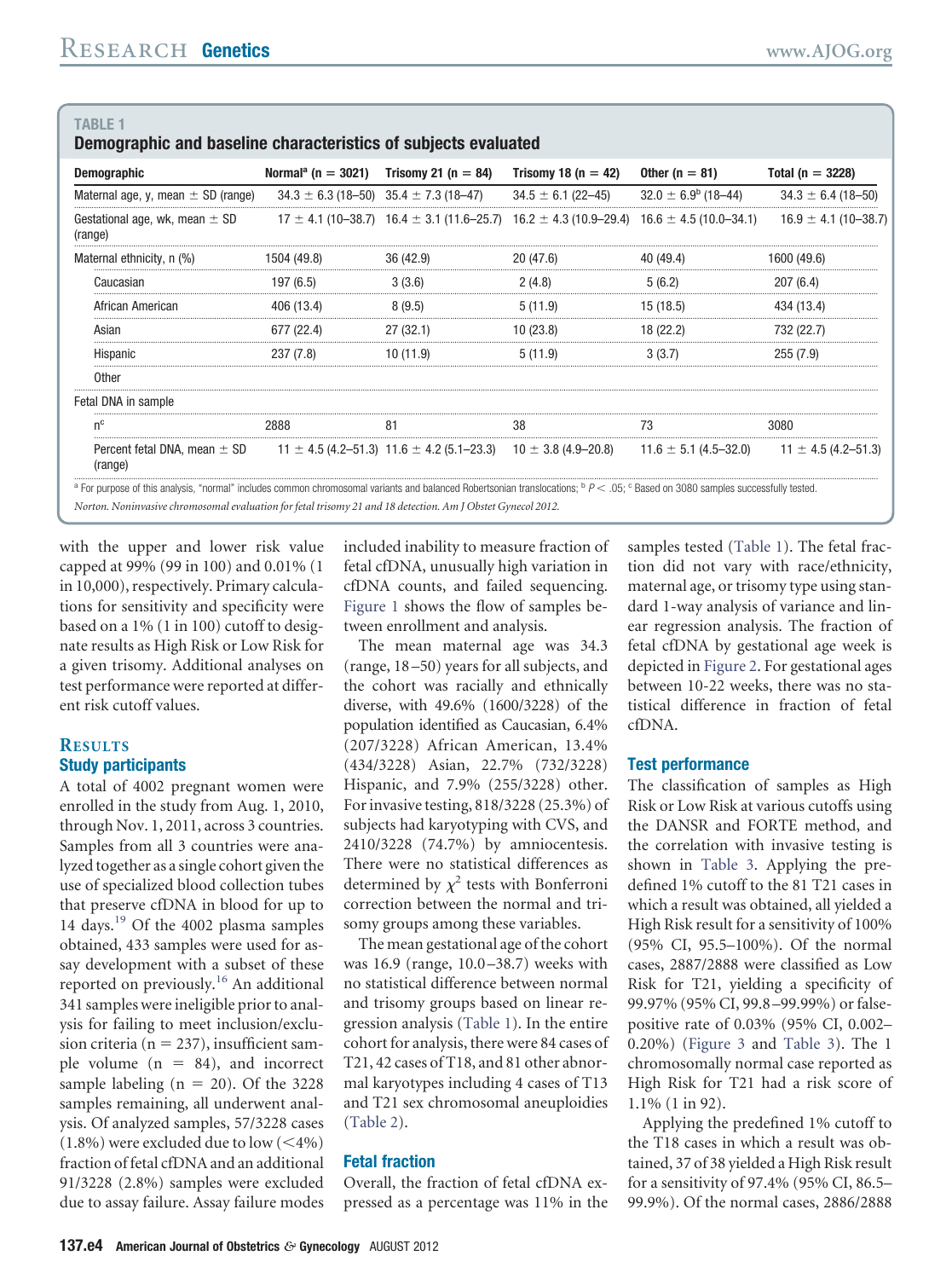<span id="page-4-0"></span>were classified as Low Risk for T18, yielding a specificity of 99.93% (95% CI, 99.75–99.98%) or false-positive rate of 0.07% (95% CI, 0.02– 0.25%) [\(Figure 3](#page-6-0) and [Table 3\)](#page-5-1). One T18 case by invasive testing was classified as Low Risk with a score of  $\leq$  0.01% (1 in 10,000). Two cases with a normal karyotype by invasive testing were classified as High Risk for T18 with risk scores of 73.8% and  $>$ 99%.

Within this cohort, the positive predictive values for T21 and T18 were 98.8% and 94.9%, respectively. The negative predictive values for T21 and T18 were 100% and 99.96%, respectively.

The presence of other chromosomal abnormalities besides T21 or T18 did not impact the fetal fraction or the analysis of T21 or T18 risk. In other words, these cases did not have more false-positive results, or more cases of assay failure. Within this group, 1 case of confined placental mosaicism for T21 by CVS with a normal amniocentesis result was classified as Low Risk, and 1 case of confined placental mosaicism for T18 with a normal amniocentesis result was also classified as Low Risk. There was also 1 T21 mosaic on amniocentesis that was classified as Low Risk.

## **COMMENT**

This study demonstrates the efficacy of a chromosome-selective approach to cfDNA testing for fetal T21 and T18. Overall, this approach had 100% sensitivity and 99.97% specificity for T21 and 97.4% sensitivity and 99.93% specificity for T18 in this large cohort of primarily high-risk women. The improvement in sequencing efficiency achieved by the DANSR platform provides a more affordable, scalable approach to cfDNA analysis with high throughput and potential for widespread clinical utility.

In this study, there was generally at least a 100,000-fold magnitude separation between the risk score of trisomy vs disomy, with reported risks of >99% or  $\leq$ 1/10,000 for trisomy. In a small number of cases (17, or 0.5% of the total cohort), the risk score fell between these dichotomous values. An advantage of the FORTE algorithm is that it allows an assessment of the magnitude of risk for

#### **TABLE 2**

#### **Classification of chromosomal abnormalities**

| <b>Chromosomal abnormality type</b>                                                                         | n  | <b>Percent of all</b><br>abnormalities |  |
|-------------------------------------------------------------------------------------------------------------|----|----------------------------------------|--|
| Trisomy 21                                                                                                  | 84 | 40.6                                   |  |
| Trisomy 18                                                                                                  | 42 | 20.3                                   |  |
| Trisomy 13                                                                                                  |    | 1.9                                    |  |
| Sex chromosome aneuploidy <sup>a</sup>                                                                      | 21 | 10.1                                   |  |
| <b>Triploidy</b>                                                                                            | 5  | 2.4                                    |  |
| <b>Balanced translocation</b>                                                                               | 10 | 4.8                                    |  |
| Unbalanced translocation                                                                                    | 3  | 14                                     |  |
| Duplication                                                                                                 | 3  | 1.4                                    |  |
| <b>Deletion</b>                                                                                             | 2  | 1.0                                    |  |
| Extra structurally abnormal chromosome                                                                      | 5  | 2.4                                    |  |
| Confined placental mosaic                                                                                   | 8  | 3.9                                    |  |
| Mosaic-likely true                                                                                          | 11 | 5.3                                    |  |
| Mosaic-likely artifact                                                                                      | 3  | 1.4                                    |  |
| <b>Other</b>                                                                                                | 6  | 2.9                                    |  |
| <sup>a</sup> Includes mosaics.                                                                              |    |                                        |  |
| Norton. Noninvasive chromosomal evaluation for fetal trisomy 21 and 18 detection. Am J Obstet Gynecol 2012. |    |                                        |  |

such cases. In the 1 false-positive T21 result, the risk was calculated at 1.1% (1 in 92), so was reported as High Risk, although clearly the most likely outcome with such a risk is a non-T21 fetus.

The fraction of cfDNA that is fetal is a key component of the FORTE algorithm, with trisomy becoming easier to detect at higher fetal fractions. Between 10-22 weeks of gestation, when the majority of patients would likely have this test performed, we did not find a significant difference in the fetal fraction. While earlier studies have shown a relationship between gestational age and fetal DNA amounts, the increase in fetal DNA was not seen until the third trimes-ter.<sup>[20](#page-7-10)</sup> More recent studies corroborate our findings that in the first and second trimester there is no relationship between gestational age and fetal DNA amounts.<sup>[10,21](#page-7-11)</sup> Therefore, it appears that there is no benefit to waiting until later in the gestational age window to undergo testing. For cases in which the fetal fraction is too low to analyze, repeating the test at a later gestational age may be useful if fetal fraction varies within individuals. Further research to study this is warranted.

A limitation of this assay, as with MPSS, is that a percentage of cases do not provide a result. In this study, a total of 4.6% (148/3228) of cases had either low fetal DNA fraction or assay failure. Reassuringly, we found that the assay failure rate was comparable in normal vs trisomy cases. The reasons for assay failure, including low fetal fraction, are not known. In this study, we did not find assay failure to be associated with gestational age, maternal age, race/ethnicity, or fetal karyotype. Larger studies, with follow-up of cases in which results are not obtained, will be required to determine whether there is any clinical significance to this outcome. As with other published series $11,14,17$  we also found that testing for T18 appears to be somewhat less robust than testing for T21. However, the overall numbers of abnormal cases were too small to identify statistically significant differences in fetal fraction, or in false-positive or false-negative rates.

In this cohort of women, it is notable that 39% of the abnormal karyotype results obtained from invasive testing and predicted to have phenotypic consequences were abnormalities other than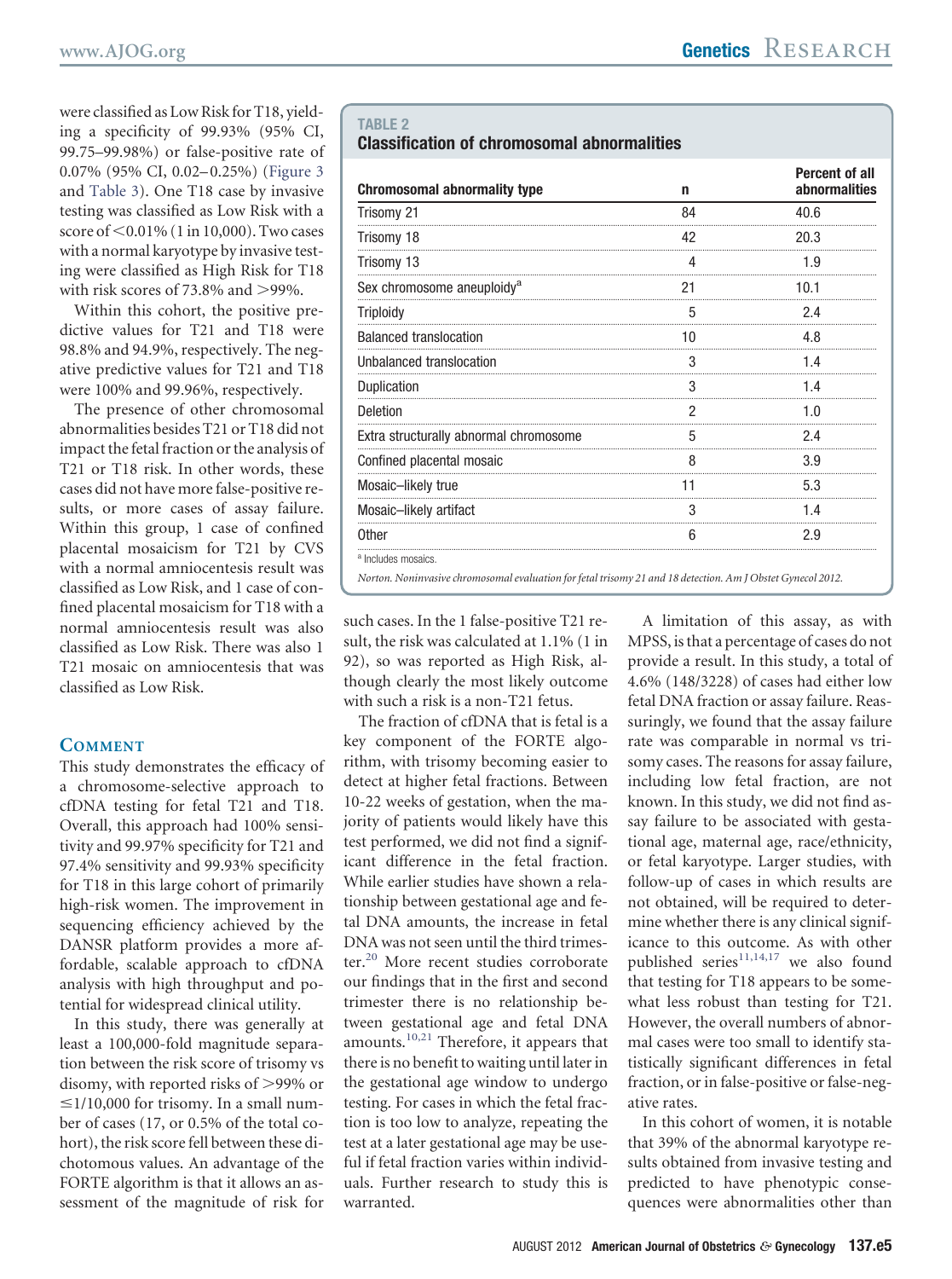## <span id="page-5-1"></span><span id="page-5-0"></span>**FIGURE 2**



Fraction of cell-free DNA (cfDNA) by gestational age. Fraction of cfDNA is plotted against each gestational week from weeks 10-22 and then grouped for gestational age 22 weeks. Median is represented by line within box plot, with box plot representing 25th and 75th percentile and outer hash marks representing lower and upper data within 1.5 interquartile ranges of box plot. Number of subjects within each gestational age bin are represented at top. *Norton. Noninvasive chromosomal evaluation for fetal trisomy 21 and 18 detection. Am J Obstet Gynecol 2012.*

T21 and T18. As with current screening, cfDNA at present is focused on the most common and clinically significant aneuploidies. Although the technology may improve and allow detection of an increasing number of chromosomal abnormalities, currently the avoidance of the risks of invasive testing come at the cost of more focused detection of only specific aneuploidies. With improvements in serum and ultrasound screening for T21 and T18, the rate of invasive testing has decreased in recent years.<sup>22-24</sup> In choosing screening over diagnostic

testing, women are making a choice to forego the additional information provided by a full karyotype to avoid the risk of loss associated with CVS or amniocentesis. They are also currently weighing the false-positive and false-negative rates of current testing, which are substantial.<sup>[1-4](#page-7-0)</sup>

Prior studies of cfDNA have been casecontrol studies, comparing detection in subjects identified with fetal T21 or T18 to a selected group of those with normal karyotypes.[8-17](#page-7-3) This current study included an entire large cohort of subjects undergoing invasive prenatal diagnosis, and we were thus able to assess abnormalities such as Robertsonian translocations and the potential impact of other complex and unusual chromosomal abnormalities on cfDNA test results. Overall, the presence of chromosomal variants (eg, the common inversions of chromosomes 1, 9, and 16), as well as deletions, duplications, and other rare anomalies, did not interfere with detection of T21 or T18. In addition, while our study included primarily high-risk women, all women undergoing invasive

#### **TABLE 3**

## **Trisomy evaluation performance at various cutoff values**

|                  | Trisomv 21   |                    | Trisomy 18    |                    |  |
|------------------|--------------|--------------------|---------------|--------------------|--|
| Cutoff           | Sensitivitv  | <b>Specificity</b> | Sensitivitv   | Specificitv        |  |
| 1 in 1000 (0.1%) | 100% (81/81) | 99.90% (2885/2888) | 97.4% (37/38) | 99.79% (2882/2888) |  |
| 1 in 300 (0.33%) | 100% (81/81) | 99.90% (2885/2888) | 97.4% (37/38) | 99.86% (2884/2888) |  |
| 1 in 100 $(1\%)$ | 100% (81/81) | 99.97% (2887/2888) | 97.4% (37/38) | 99.93% (2886/2888) |  |
| 1 in 10 $(10\%)$ | 100% (81/81) | 100% (2888/2888)   | 94.7% (36/38) | 99.93% (2886/2888) |  |

Predetermined cutoff of 1 in 100 (1%) highlighted.

*Norton. Noninvasive chromosomal evaluation for fetal trisomy 21 and 18 detection. Am J Obstet Gynecol 2012.*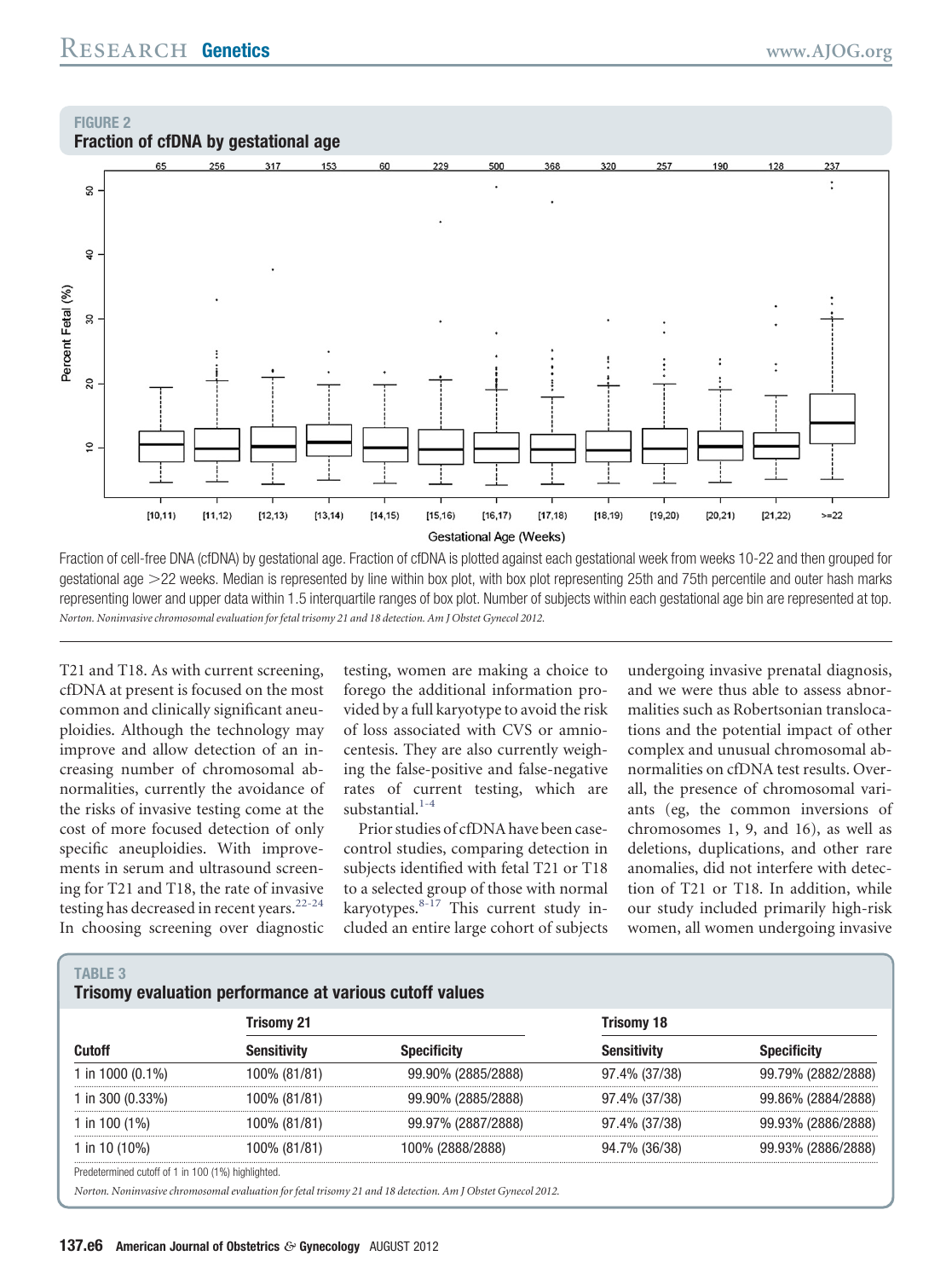<span id="page-6-0"></span>

Trisomy 21 (T21) and trisomy 18 (T18) detection with Digital ANalysis of Selected Regions and Fetal-fraction Optimized Risk of Trisomy Evaluation. Risk scores are presented consecutively based on subject enrollment date with 1% cutoff designated by dashed line. T21 cases are *green*, T18 cases are *red*, and normal cases are *black*.

*Norton. Noninvasive chromosomal evaluation for fetal trisomy 21 and 18 detection. Am J Obstet Gynecol 2012.*

prenatal diagnosis for any indication were eligible, so our cohort represents a broader population than reported in previous studies.

There has been much discussion about how noninvasive prenatal testing via cfDNA might fit in with the current menu of prenatal testing options, including current screening and diagnostic testing.<sup>[12](#page-7-13)</sup> The place of this technology remains uncertain, and there is concern that introduction of another test will potentially add to the confusion of an already complicated prenatal testing environment. Because of the high cost and relative inefficiency of MPSS, such testing has been suggested as a follow-up screening test to be offered to patients identified as high risk based on current multiple marker screening. While the use of cfDNA as an intermediate screening tool would likely reduce invasive testing rates, this approach would add complexity to patient decision-making and delay diagnosis for affected fetuses, without necessarily offering additional information for those women who do ultimately undergo invasive testing.

Conversely, cfDNA has also been discussed as an alternative to invasive diagnostic testing, although with appreciation that even the excellent detection rates achieved with cfDNA testing are not comparable to those obtained with invasive diagnosis. In addition, invasive testing allows analysis of a complete karyotype or application of microarraybased comparative genomic hybridization, providing substantial additional information beyond common fetal trisomy detection.

With the methods reported here, the higher throughput and lower  $cost^{16}$  $cost^{16}$  $cost^{16}$ make this technique potentially scalable for population screening. cfDNA offers high accuracy with a single blood test, as opposed to the complex testing algorithms and multiple blood and ultrasound examinations required with current integrated screening. As such, this technology is potentially suitable as a replacement for current, relatively inefficient aneuploidy screening. If cfDNA were scalable as a population-based screening test, the type of abnormalities detected would not be different, but the test performance on both sensitivity and specificity would be far better. However, further experience in larger populations of average-risk women is needed to clarify the role and utility of cfDNA in clinical practice.

#### **ACKNOWLEDGMENTS**

We would like to thank the following institutions and individuals for recruiting subjects into the study: Stanford University, Stanford, CA: Amit Levi; Riverside Perinatal Diagnostic Center, Riverside, CA: Bobby Brar, Shelley Mueller; Institute of Prenatal Diagnosis and Reproductive Genetics, San Gabriel, CA: Yolanda Brown; University of California–San Diego, San Diego, CA: Susan Mayo, Aileen Fernando; San Gabriel Valley Perinatal Medical Group, West Covina, CA: Norma Sidhu; Cedars-Sinai Medical Center, Los Angeles, CA: Deebra Smith, Renatha Edwards; Medical College of Wisconsin, Milwaukee, WI: Aoy Tomita-Mitchell, PhD, Julie Deavers; University of Tennessee, Chattanooga, TN: Lorrie Mason, Mandy Schwartz; University of California–San Francisco, San Francisco, CA: Katherine Bianco, MD, Brian Shaffer, MD; Sahlgrenska University Hospital, Gothenburg, Sweden: Rose-Marie Holst, MD, PhD, Hans Bokström, MD, PhD; Northwest Perinatal Center, Portland, OR: Kelly Charland; Leiden University Medical Center, Leiden, The Netherlands: Phebe N. Adama van Scheltema, MD, PhD, Jennie Verdoes; NorthShore University HealthSystem, Evanston, IL: Mara Dinsmoor, MD, Megan Czarniecki; Oregon Health Sciences and University, Portland, OR: Leonardo Pereira, MD, Mary Ames, MD, Monica Rincon; Columbia University, New York, NY: Ronald Wapner, MD, Caroline Torres; Norton Healthcare, Louisville, KY: Helen How, MD, Christina Soto; Allina Health System, Minneapolis, MN: William A. Block Jr, MD, Lori Frane-Lake; Center for Reproductive Medicine, Wichita, KS: David Grainger, MD, MPH, Bryan Baker; Prenatal Diagnosis of Northern California Medical Group Inc, Sacramento, CA: Douglas Hershey, MD, Dianna Allen; Center for Maternal and Fetal Medicine, Annapolis, MD: Jeffrey Spencer, MD, Georgette Saba; San Diego Perinatal Center, San Diego, CA: Holly Casele, MD, Larry Cousins, MD; Indiana University Women's Health Care, Indianapolis, IN: Men-Jean Lee, MD, Cornelia David-Moore; Fetal Diagnostic Center, Pasadena, CA: Greggory R. Devore, MD, Maria Meza; Northwestern Reproductive Genetics Inc, Chicago, IL: Eugene Pergament, MD, PhD, Candace Pennick; Virginia Women's Center, Richmond, VA: Peter Zedler, MD, Janet Phillips; Fetal Diagnostic Institute of the Pacific, Honolulu, HI: Greigh Hirata, MD, Tammy Lynn Stumbaugh; Rush University Medical Center, Chicago, IL: Jacques Abramowicz, MD, Amy Knight-Johnson; Atlanta Perinatal Consultants, Atlanta, GA: Lawrence Stone, MD, Erin Smith; Carolinas Medical Center, Charlotte, NC: Saju Joy, MD, Susan Kullstam; White Memorial Medical Center, Obstetrics/Gynecology, Los Angeles, CA: Kathryn Shaw, MD, Evelyn Mata; Altus Research, Lake Worth, FL: Samuel Lederman, MD, Val Davis; Spectrum Women's Healthcare, Los Angeles, CA: Mark Dwight, MD, John Knight; Aurora Health Care, Milwaukee, WI: Tom Wigton, MD, Carol Davis; Houston Perina-